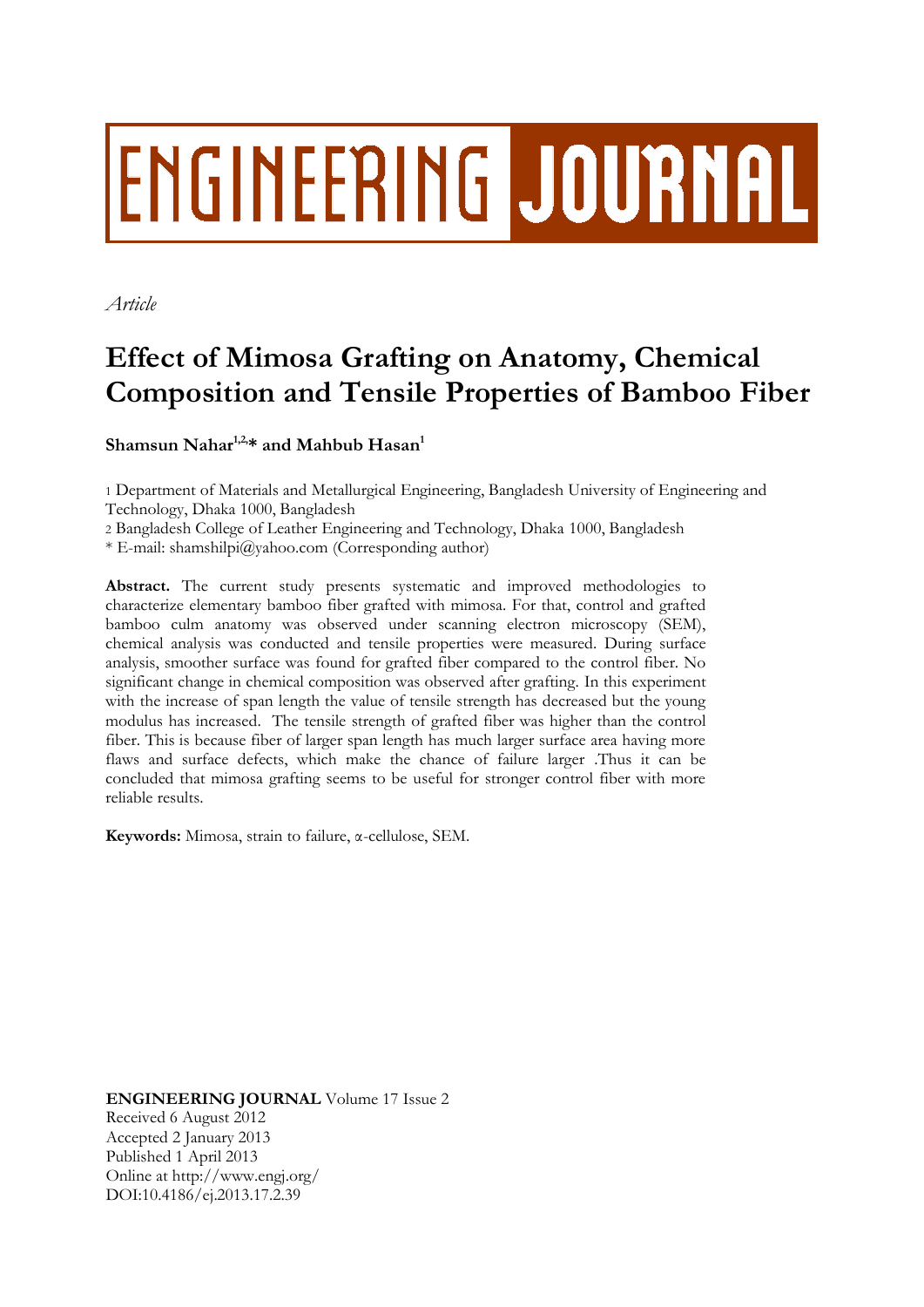# **1. Introduction**

In the context of challenging environmental issues and a global energy crisis, bio-based materials are attracting increasing levels of research interest, from both academia and industry, because of their numerous advantages: renewable resource usage, low cost, biodegradability, and so on [1, 2]. The development of biodegradable polymers has been a subject of great interest in materials science for both ecological and biomedical perspectives. Increasing awareness of the environmental damage caused by plastic materials over the last few decades has led to research aimed at producing eco-friendly versions of those plastics [3, 4]. For that polymer matrix composites, such as carbon or glass fiber reinforced plastics have been widely used in industry since they have high strength and modulus [5, 6]. Hemp, flax, sisal, jute etc have been identified as attractive materials for the reinforcement of thermoplastic polymers. They are cheap, abundant and renewable, and have good specific properties due to their low densities [7-10]. Beside them, bamboo fiber can also be used as a potential reinforcement in composite. Bamboo is an abundant natural resource in Asia, and its overall mechanical properties are comparable to those of other fibers. Bamboo has a great potential to be used as a reinforcing agent in polymeric composites. Such composites can be successfully used as consumer durable goods and for less-intensive load-bearing application. Furthermore, bamboo grows to its mature size in only 6–8 months, whereas wood takes about 10 years. Shao et el. [11], Papadopoulos et el. [12] and Kongkeaw et el. [13] worked on bamboo fiber for composite preparation. In natural fiber, presence of hydroxyl and polar groups lead to weak interfacial bonding between fibers and relatively hydrophobic polymers. This is due to pendant hydroxyl and polar groups in various constituents of fiber. As a result hydrophilic natural fibers absorb a large amount of water in the composite leading to failure by delamination from the matrix. Adequate adhesion across the interface can be achieved at desirable levels by better wetting and chemical bonding between fiber and matrix. To make good use of biofiber reinforcement in composites, fiber surface treatment can carried out to obtain an enhanced interface bonding between hydrophilic bamboo fiber and hydrophobic polymer matrixes. Besides such treatments will decrease the moisture absorption and hydrophilic character of bamboo fibers. Surface modification is therefore necessary to obtain better performance of the resulting composite. Kushwaha et el. used silane as interfacial coupling agents to form stable covalent bonds with both the mineral fiber surface and the resin [14]. Chen et al. used cardanol as grafting agent in preparation for better performance of composite. In their experiment isocyanate silane and amino silane were used to modify the surface of bamboo fiber [15, 16]. In present research mimosa was used for grafting the surface of bamboo fiber. Grafting reaction is a practical technique to improve its dyeability, compatibility and hydrophobicity in economical way conducting chemical modification or polymerization reaction. Grafting enhanced the commercial viability and cost effectitiveness of the material. Man's relationship with plant polyphenols is ancient. Mimosa is vegetable polyphenols tannis, which converted organic substance into stable materials, raised the denaturation temperature, resistance to putrefaction by micro-organisms in the environment. Chemically, mimosa is a polyphenol named 3,4-dihydroxy-2[[(3,4,5-trihydroxybenzoyl)oxa]oxan-2-yl]methol 3,4,5 trihydroxybenzonzte with molecular weight 36346866 g/mol having chemical formula  $C_{27}H_{24}O_{18}$ . In mimosa there are 11 H-bond donor which have been shown in Fig. 1. Mimosa can scavenge carcinogenic and mutagenic oxygen free radical which will be bonded with hydroxyl of cellulosic fiber. As a result cellulose can be able to stabilise against putrefaction, rendering it resistance to biochemical degradation [17, 18]. In present research control fiber was grafted with mimosa and its effect on anatomical, chemical composition and tensile properties were evaluated. It seemed that grafting process can enhance the mechanical properties of bamboo, which in turn can be used for preparing better bio-fiber reinforced composites.

# **2. Experimental Method**

# **2.1. Materials**

Control fiber was extracted from culms of bamboo plants. The fiber was extracted by steam exploration out of the *Bambosa vulgaris* species, which is available in Bangladesh. Before test, control fiber was visually selected in order to verify the absence of defects along the length of the fiber. Mimosa was purchased from local market in Bangladesh. All chemicals used in present research were of analytical grade. Chemical structure of mimosa is shown in Fig. 1.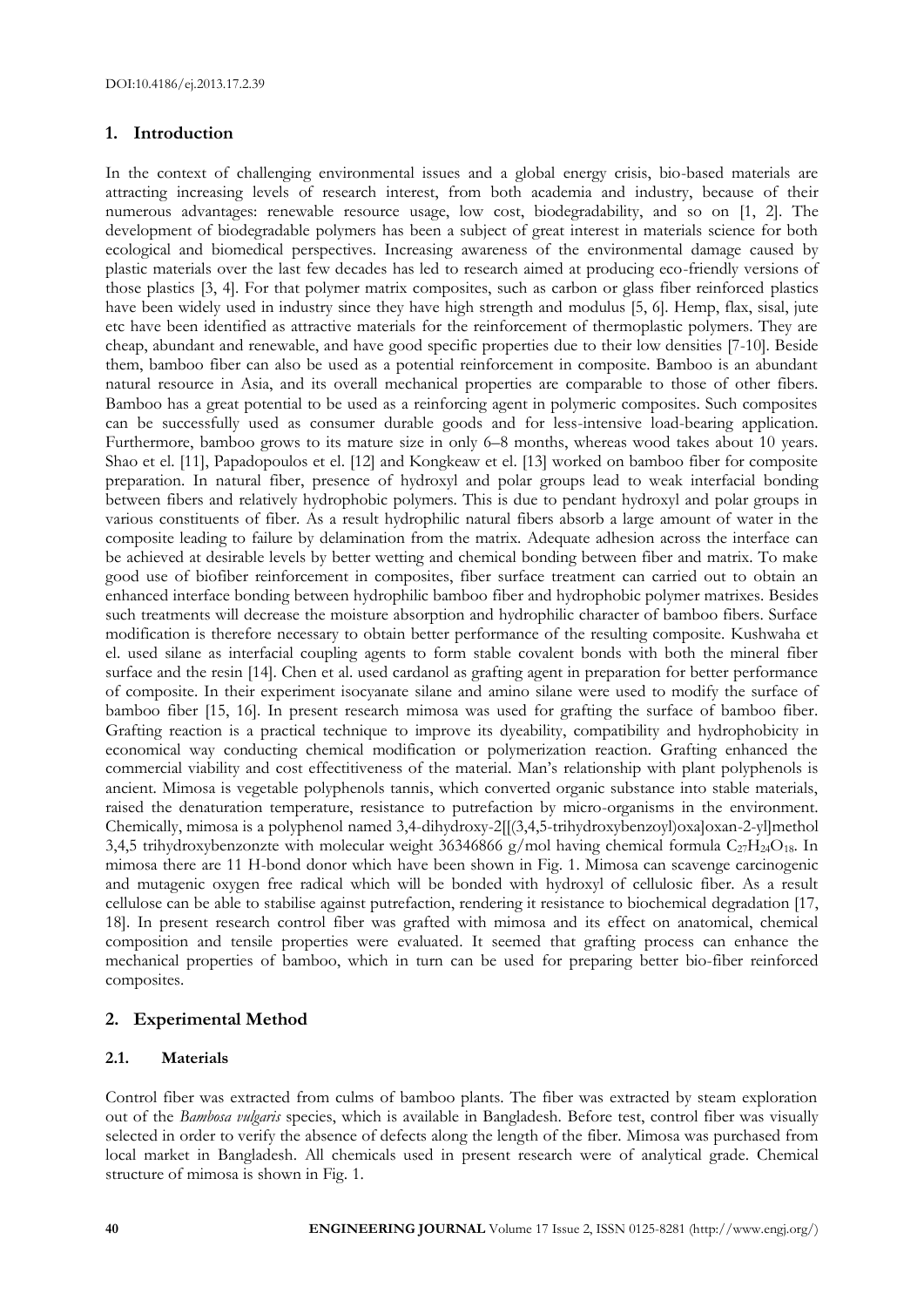

Fig. 1. Chemical structure of mimosa [19].

### **2.2. Chemical Treatment of Bamboo Fiber**

The control fibers were initially collected and cleaned. For chemical treatment, a solution of 8% mimosa with few drops of H<sub>2</sub>SO<sub>4</sub> was prepared to maintain initial pH of 4-4.5. Bamboo fiber was taken into the prepared solution and shaken for 3 hours. After 3 hours reaction, the fibers were washed properly in distilled water. Fibers were then dried and stored in dry container.

#### **2.3. Morphological Study**

The anatomy of bamboo, both control and mimosa treated, culm and cell was observed using scanning electron microscope (XL 30 Philips, Netherland). Diameter of the fiber used for tensile test was also measured from SEM. The samples were made conductive by applying a gold coating using sputtering technique. Thin gold coating caused the electrons to interact with the inner atomic shells of the sample.

#### **2.4. Chemical Analysis**

In order to determine chemical composition (holocellulose, alpha-cellulose, Klason lignin, hot water extractives and ash) of control and grafted fiber sample, the internodes of each height were cut into small strips with razor blade. The strips were small enough to be placed to ground in a Wiley mill. The material was then placed in a shaker with sieves to pass through a no. 40 mesh sieve (425-μm), yet retained on a no. 60 mesh sieve (250-μm). The resulting material was then placed in glass jars for chemical analysis. All tests were conducted using ASTM standards [20-25].

### **2.5. Tensile Test**

Tensile test of control fiber was carried out using an Instron universal testing machine (Model no3369) by varying span length (5mm, 10mm, 15mm, 25mm and 35mm) of both control and grafted fiber. The sample preparation is shown in Fig. 2. The cross-head speed and load cell used were 1mm/min and 200N respectively. Samples which had broken near the edge of the clamps were excluded from the analysis. The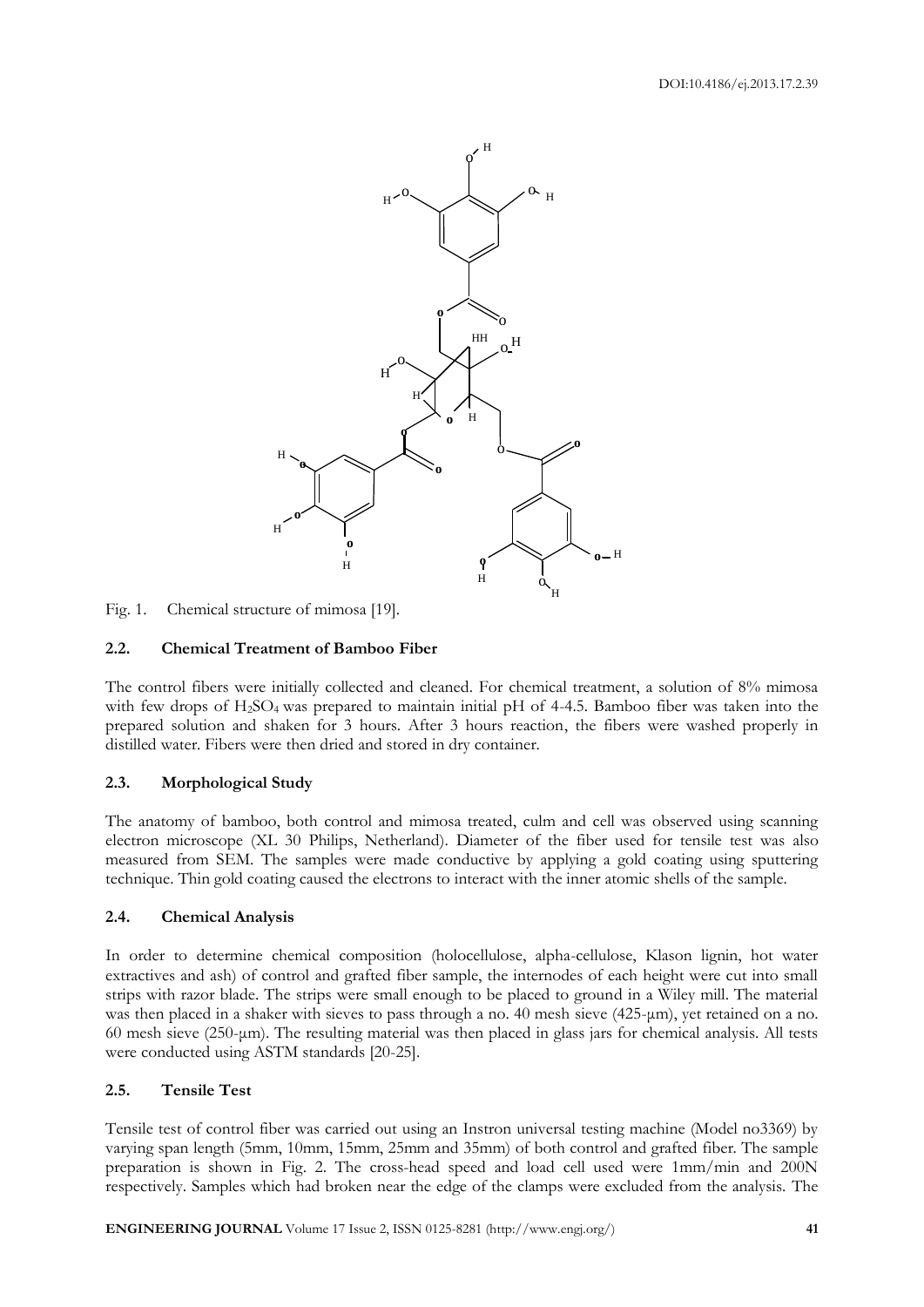isolated fibers were conditioned at 20  $\pm$  2°C and 65  $\pm$  2% relative humidity before temporarily fixed on the paper frame with adhesive tape. A droplet of glue was applied on the centre of both sides of the hole along the length of card.



Fig. 2. Set-up of single fiber testing: (a) specimen mount; (b) test specimen on the paper frame; (c) broken fiber.

The tensile strength was calculated using following formulas:

Tensile Strength, 
$$
\sigma = \frac{F_{\text{max}}}{A}
$$
 (1)

where  $F_{\text{max}}$  is maximum force and A is cross sectional area.

The Young's Modulus and strain to failure was measured from the stress-strain curve. During tensile test, some slippage portions always occur. Large span length minimizes the slippage portion more compare to smaller ones. Thus Young's modulus found was higher for larger which was not desired. So correction was required for Young's modulus values. Young's modulus was corrected by using the following steps:

$$
\frac{\Delta l_{\text{total}}}{\text{Test length}} = \frac{\Delta l_{\text{fiber}}}{\text{Test length}} + \frac{\Delta l_{\text{nonfiber}}}{\text{Test length}} \tag{2}
$$

where  $\Delta l_{\text{total}}$  is the measured displacement of the clamps,  $\Delta l_{\text{fiber}}$  is the elongation of the fiber and  $\Delta l_{\text{nonfiber}}$  is the displacement caused by slippage and test set up compliance.

A correction process was adopted to determine the non fiber displacement. The fiber displacement  $\Delta l_{\text{total}}$  was measured and at a certain stress in the linear part of the stress-strain curve was calculated. ( $\Delta l$ fiber/test length) was calculated by dividing the same chosen stress by the estimated the e-modulus for an infinity long test length, in other word the extrapolated modulus from an Young's modulus in function of (1/span length) curve at  $(1/\text{span length})=0$ .

$$
\frac{\Delta l_{\text{non fiber}}}{\text{test length}} = \frac{\alpha F}{\text{test length}} = \frac{\sigma A \alpha}{\text{test length}} \tag{3}
$$

where F is the load put on the fiber, A is the cross-sectional area,  $\sigma$  is the stress (in the linear portion of the stress strain curve)  $\alpha$  the factors that estimated the influenced of slippage and the test setup compliance. So for every tested fiber α can be calculated:

$$
\alpha_i = \frac{\Delta l_{\text{total},i} - \Delta l_{\text{fiber},i}}{F_i} \tag{4}
$$

All α-values were plotted in function of span length and by linear regression, an estimated of the αvalue for each test length can be determined (α test length) for each type of fiber. With this estimated value for α the corrected strain can be calculated:

$$
Corrected Strain = \frac{\Delta l_{\text{fiber}}}{\text{test length}} = \frac{\Delta l_{\text{total},i}}{\text{test length}} - \frac{\alpha_{\text{test length}} F_i}{\text{test length}} \tag{5}
$$

Young's modulus was finally determined by drawing the stress in function of corrected stress-strain curve.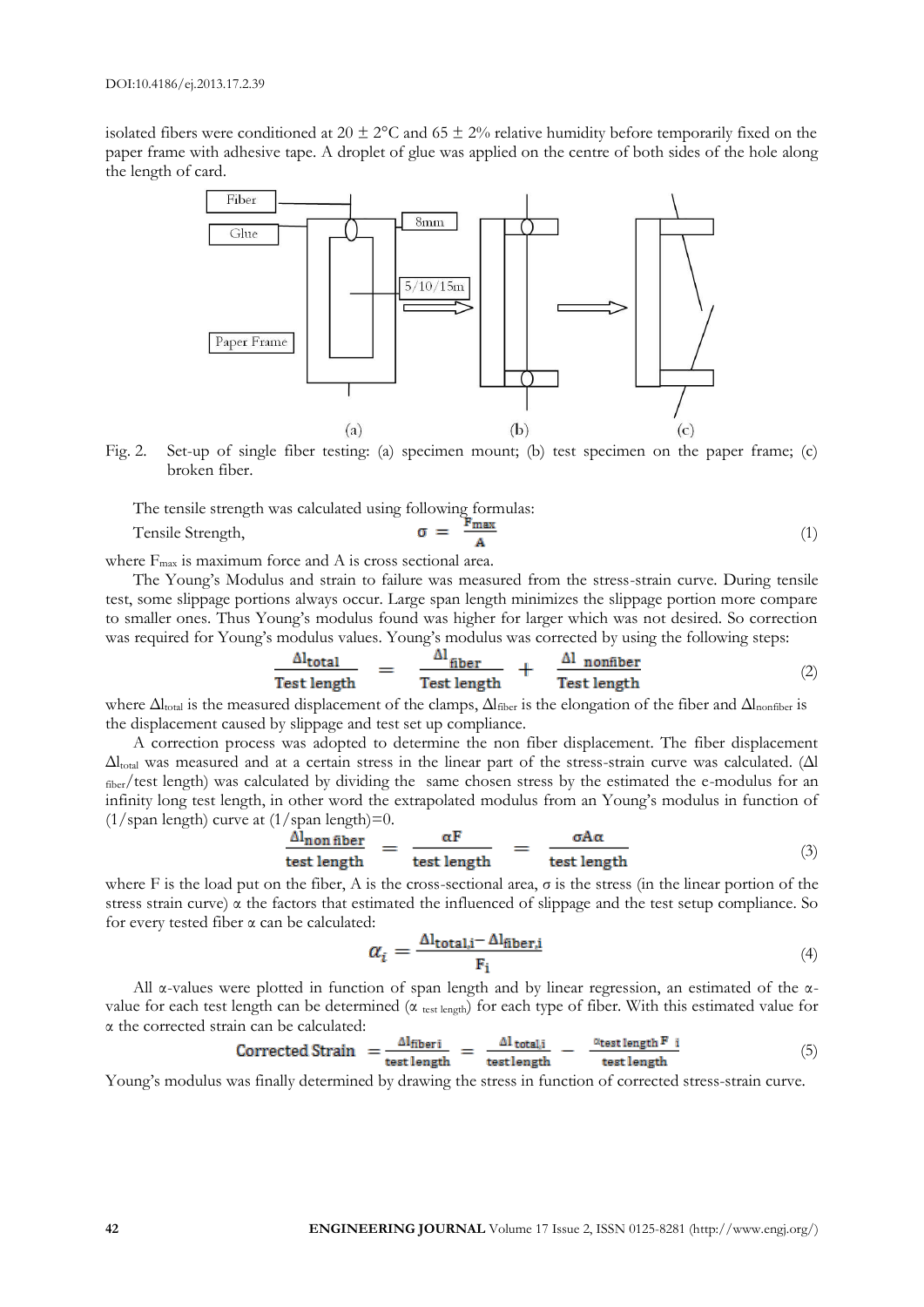# **3. Results & Discussion**

## **3.1. Morphological Study**

In present research, anatomy and cell wall was observed under SEM. Fig. 3(a) and Fig. 3(b) represent the surface and cross-sectional area of control fiber respectively, while Fig. 4(a) and Fig. 4(b) represent the surface and cross-sectional area of grafted fiber respectively. The inner layer is wrapped by sclerenchyma cells. In lacuna, elements in bamboo are easily permeable. The structure of a bamboo culm transverse section characterized by numerous vascular bundles embedded in the sclerenchyma tissue and parenchymatous ground tissue. The parenchyma cells are mostly thin-walled and connected to each other by numerous simple pits. Pits are located predominantly on the longitudinal walls. But the sclerenchyma cells are thick-walled. Sclerenchyma generally forms packages of fibers below vascular bundles and around the vascular bundle. Sclerenchyma surrounding the first cycle of peripheral vascular bundles are not interrupted by interfascicular parenchyma. Surface of control and grafted fiber was under the SEM. The surface of the grafted fiber sample was smoother compared to the untreated bamboo fiber. When the bamboo fiber was grafted with mimosa, in the transverse section, parenchymatous ground tissue was found thicker than the control fiber. As there is no significant change in chemical composition so the change was may be in the cellulosic chain. May be mimosa have been deposited in the cellulose chain. As mimosa have 11 H- donor for that they formed the covalent bond with cellulose -COOH to form cellulose stronger.



 $(a)$ 

 $(b)$ 

Fig. 3. SEM of (a) cell wall and (b) cross-sectional area of control bamboo fiber.





# **3.2. Chemical Analysis**

The results of chemical analysis of control and grafted bamboo fiber are listed in Table 1. In this processes 14.03% mimosa was grafted. Li worked on *Phyllostachys pubescens* bamboo and found 5.14% hot water solubility, 22.11% lignin, 70.84% holocellulose, 47.30% α-cellulose, 1.94% ash [26]. Ghoshal et al. worked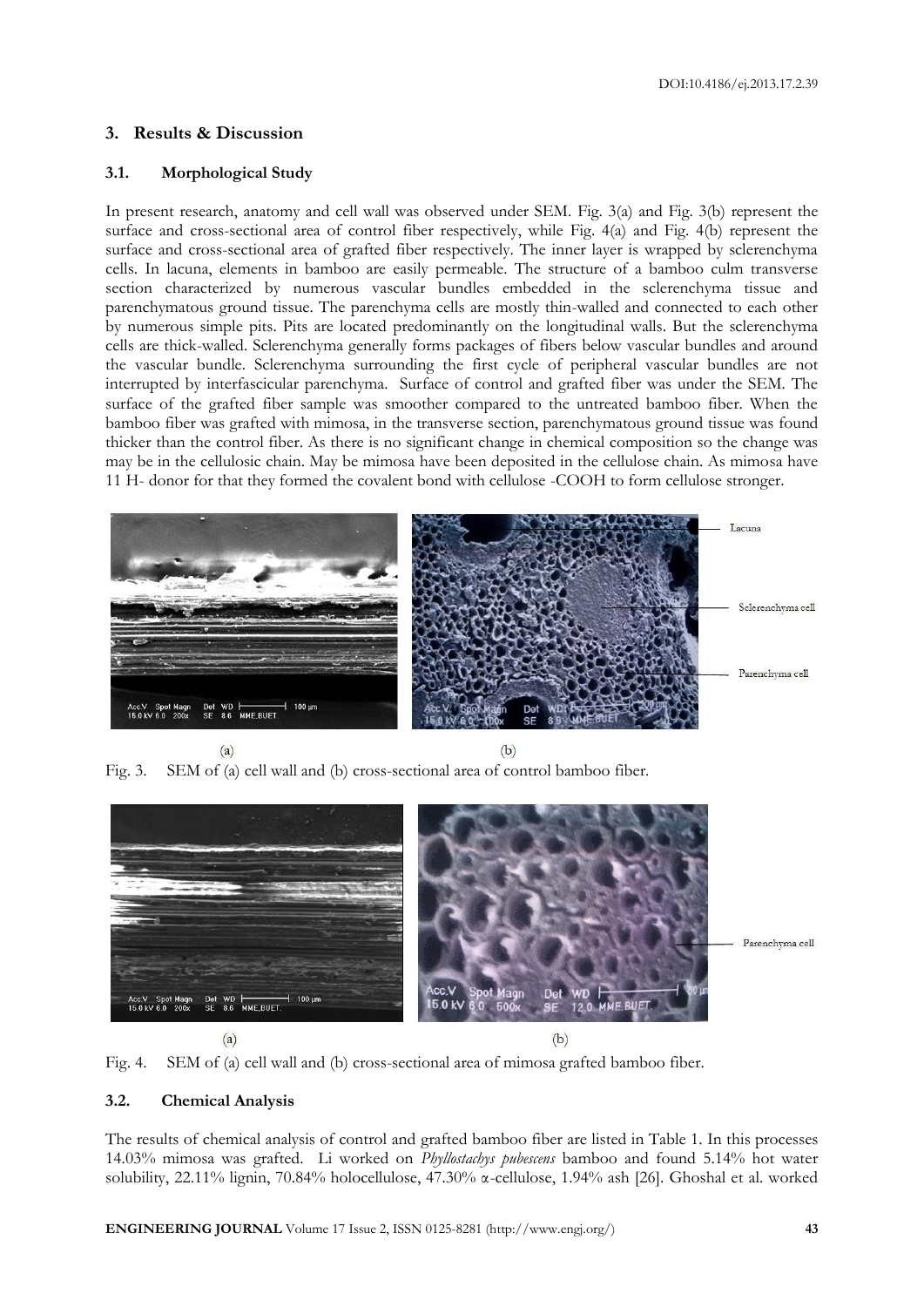on bamboo fiber and found 60% cellulose and 32% lignin [16]. During present chemical analysis, alpha cellulose was found to be 50.23±.18% indicating that homopolysacsride consist of β-D-glucopyranose linked together by β,1-4-linkage. Each cellulose monomer contained three hydroxyl groups that were able to form hydrogen bond for crystalline packing governing the tensile properties of cellulose of bamboo [27- 30]. No significant change in chemical composition was observed after grafting.

| Sample   | Hot Water       | Moisture         | Lignin           | Holocellulose    | $\alpha$ -cellulose | Hemicellulose    | Ash             |
|----------|-----------------|------------------|------------------|------------------|---------------------|------------------|-----------------|
|          | Soluble $\%$    | $\frac{0}{0}$    | $\frac{0}{0}$    | $\frac{0}{0}$    | $\frac{0}{0}$       | $^{0}/_{0}$      | $\frac{0}{0}$   |
|          |                 |                  |                  |                  |                     |                  |                 |
| Original | $5.07 \pm 0.06$ | $12.33 \pm 0.56$ | $23.91 \pm 0.58$ | $67.08 \pm 0.17$ | $50.23 \pm 0.18$    | $16.85 \pm 0.09$ | $1.38 \pm 0.05$ |
| bamboo   |                 |                  |                  |                  |                     |                  |                 |
| Mimosa   | $4.30 \pm 0.03$ | $11.15 \pm 0.55$ | $22.41 \pm 0.32$ | $67.67 \pm 0.12$ | $50.93 \pm 0.18$    | $16.94 \pm 0.09$ | $0.47 \pm 0.02$ |
| treated  |                 |                  |                  |                  |                     |                  |                 |
| bamboo   |                 |                  |                  |                  |                     |                  |                 |

Table 1. Chemical composition of original and mimosa treated bamboo sample.

#### **3.3. Tensile Properties**

The tensile strength of control single fiber for different span length is shown in Fig. 5, while Fig. 6 shows average the tensile strength of control and grafted single fiber. Tensile strength decreased with increase in fiber span length. This is because fiber of larger span length has much larger surface area having more flaws and surface defects, which make the chance of failure larger. However the tensile strength of mimosa treated fiber was higher than control fiber. The corrected and uncorrected Young's modulus values for both control and mimosa grafted fiber are shown in Fig. 7 and Fig. 8 respectively. Uncorrected Young's values increased with increase in span length. This may be due to slippage and test setup. The slippery portion is higher for smaller span length compared to higher span length. The uncorrected extrapolated Young's modulus for infinitely long fiber was 35.2 GPa for control fiber and 44.45 Gpa for grafted fiber. Strain to failure against span length for control and grafted fiber are shown in Fig. 9 and Fig. 10 respectively. With increasing the fiber length, the strain failure decreased due to more weaknesses and earlier break.



Fig. 5. Tensile strength as a function of fiber span length for control fiber.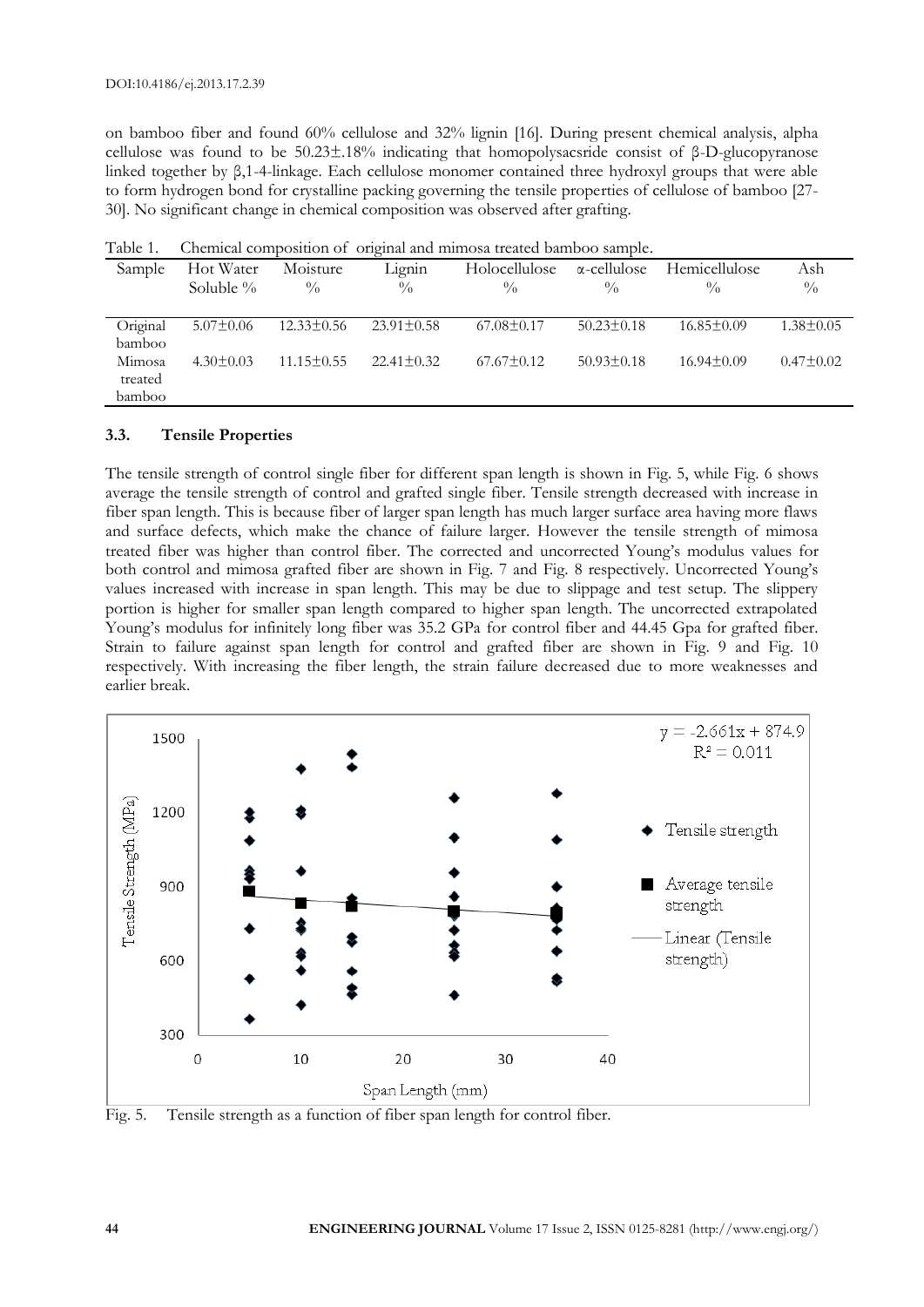





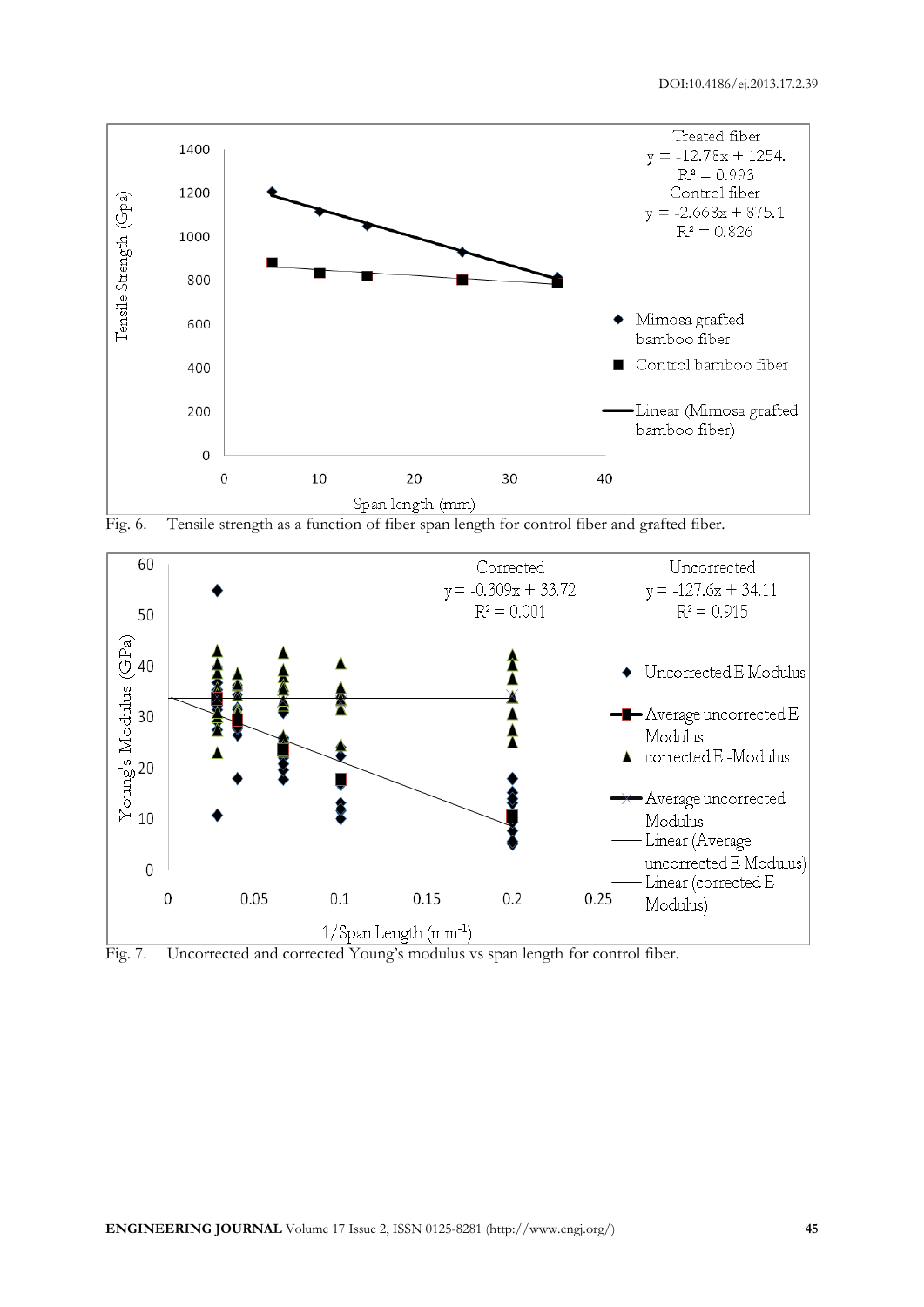





Fig. 9. Strain to failure as a function of span length for control fiber.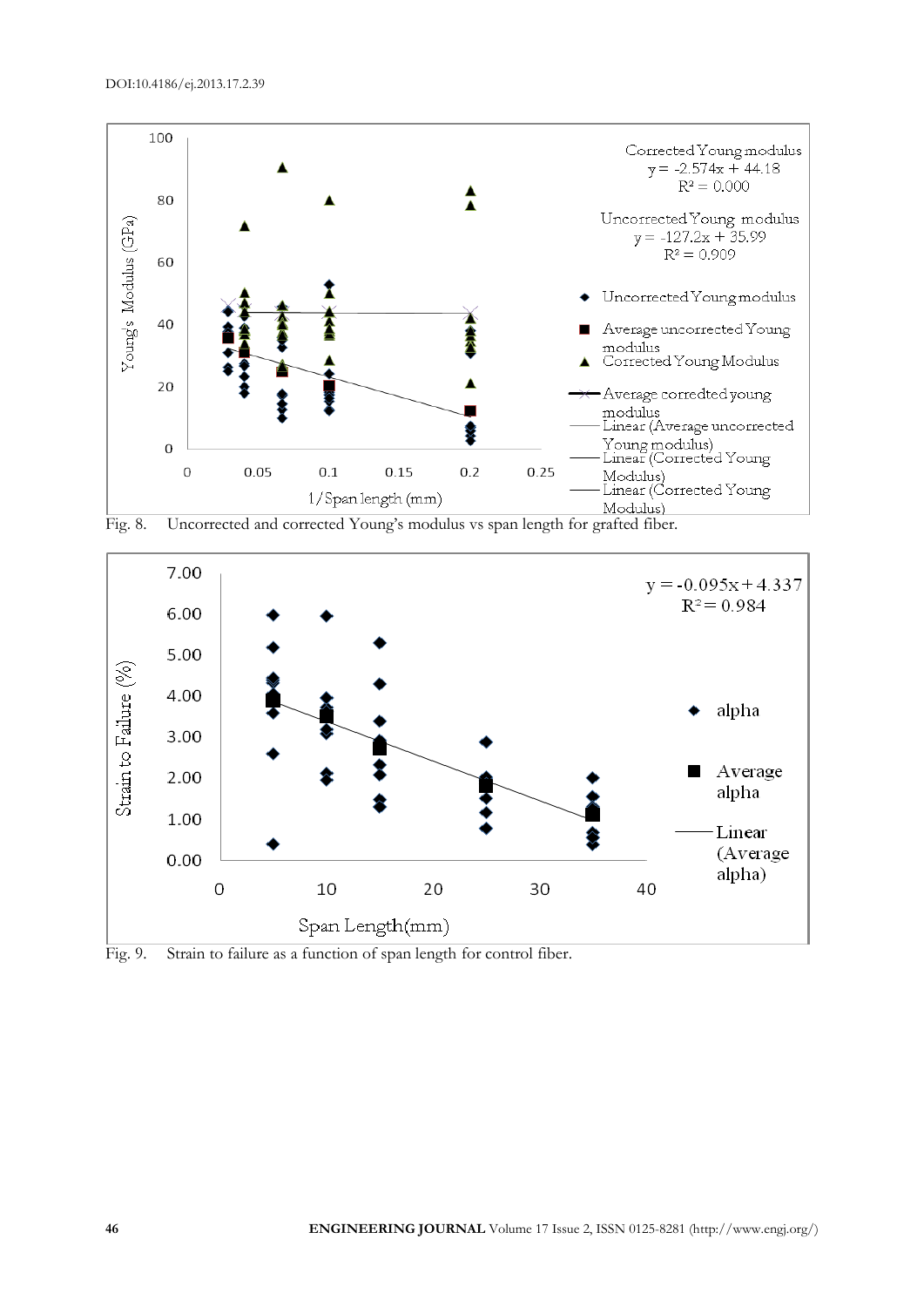

Fig. 10. Strain to failure as a function of span length for grafted fiber.

From SEM, it was observed that the anatomical features directly affect physical and mechanical properties of bamboo. To understand the properties, it is important to study its anatomical characteristics. In circular cross section, most bamboos are found hollow. Bamboo culm comprises about 40% fibers. Mimosa might react with cellulose *via* hydrogen bonds resulting in covalent bond. May be for this fixation reaction, 2-4% mimosa did not removed even in organic solvent. As a result cellulose did not revert to raw condition. In Fig. 1, the proximity of the aromatic nuclei in the mimosa structure means that free radical oxidative bond rearrangement can take place easily. As a result mimosa can react with cellulose to form regular arrangement. Fiber percentage is higher, which contributed to its superior slenderness and strength. Most fibers have a thick poly-lamellate secondary wall. Fibers in bamboos are either grouped in bundles or sheaths around the vascular bundle. This gives the high tensile strength to the bamboo fiber. For that, tensile strength of different span length fiber was measured. It was found that tensile strength decreased with increasing the fiber span length due to multicellular structural flaws, which broke the fiber easily. Uncorrected Young's modulus was dependent on span length. As Young's modulus should be independent of span length, a correction for Young's modulus values was conducted. After calculation it was found that that modulus was independent of span length. [18].



Fig. 11. Symmetric bonding diagram of cellulose and mimosa, A is more stable than B.

In longitudinal direction, tensile strength and Young's modulus was dependent on the cell wall, which was assumed to positively correlated to the content of cellulose and lignin. In grafting of mimosa, it makes bond with cellulose with 11-H of mimosa. Mimosa is a bigger molecule containing several molecular active reactive sites which are attached with cellulose. A symmetric representation of grafting of mimosa and cellulose has shown in Fig. 11. As mimosa is a long chain aromatic molecule aggregating for that this mimosa is containing several reactive groups may lead to a more stable compound. This compound is more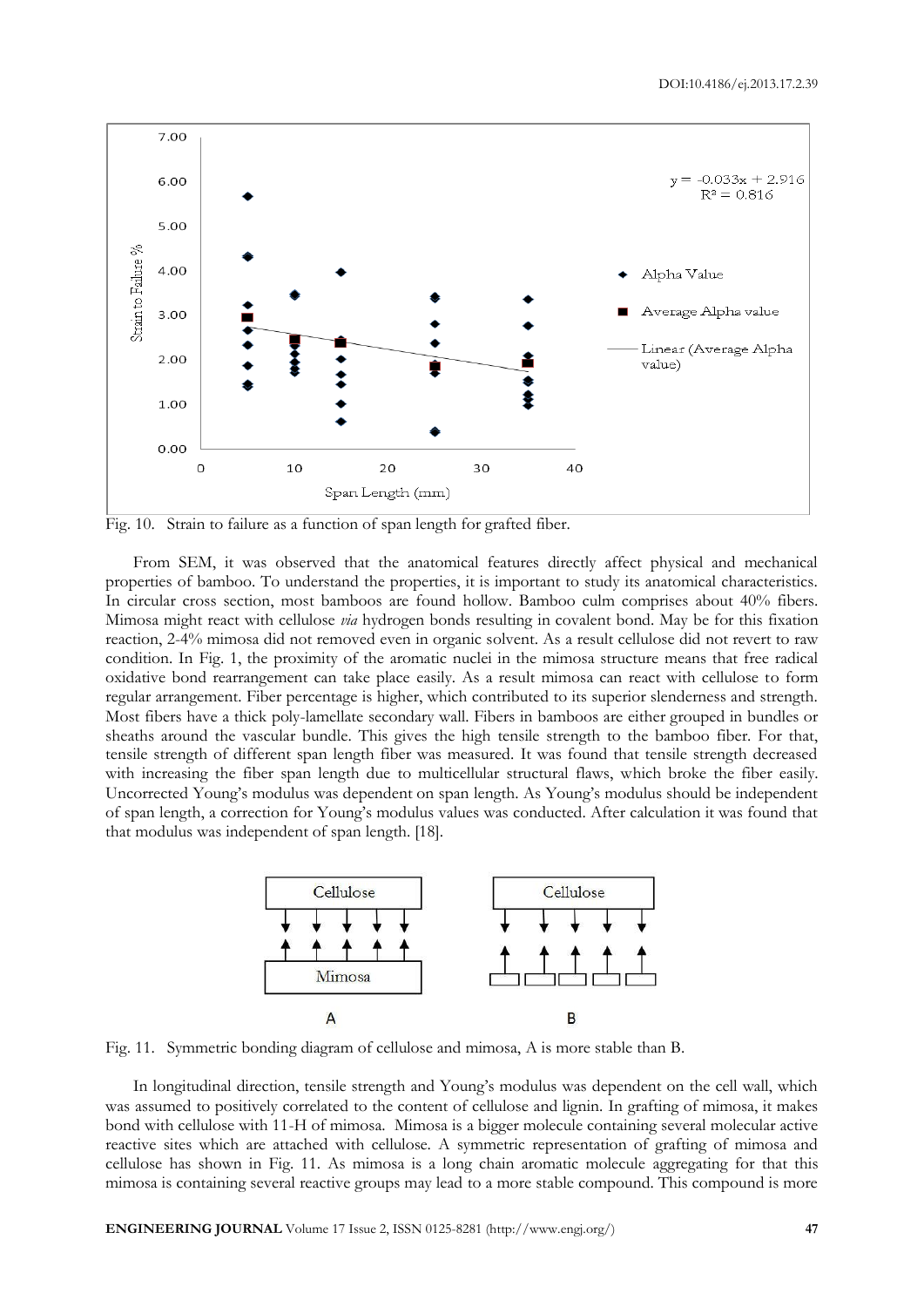stable compared to equivalent number of small ones each having one reacting group. Symmetric representation is shown in Fig. 11.

Figure 12 represents the possible attaching way of mimosa and cellulose. Cellulose fibers are crystallizing in that way. May be for this reason cellulose fiber is showing more tensile strength and Young's modulus is bamboo fiber. From present study it can be concluded that chemical composition and anatomy are correlated to tensile properties.



Fig. 12. A possible attaching way of bonding of mimosa and cellulose.

#### **4. Conclusions**

Depending on anatomical and mechanical properties, grafted fiber can be used for making light weight composites. The Young's modulus of grafted fiber was found to be high compared to other control fibers. The sclerenchyma cell played dominant role on cell properties of meso bamboo. This may be due to the interactions between the components in bamboo. It was observed that mimosa has played as tannins in bamboo fiber. Having higher molecular weight of mimosa, it may be become to a stable cellulosic compound. The tensile strength and Young's modulus increased, which is the desirable properties of reinforcement in composite when the bamboo fiber was grafted with mimosa. It can be concluded that the control fiber grafted with mimosa can be used as biodegradable grafting agent to obtain desirable result for composite.

#### **References**

- [1] X. Chen, Q. Guo, and Y. Mi, "Bamboo fiber-reinforced polypropylene composites: A study of the mechanical properties*" J. of App. Polym. Sci.,* vol. 69, pp.1891-1899, 1998.
- [2] R. A. Khan, A. J. Parsons, and I. A. Jones, "Preparation and characterization of phosphate glass fibers and fabrication of poly(caprolactone) matrix resorbable composites", *J. of Reinf. Plast. Comp*., vol. 29, no. 7, pp. 1078-1088, 2010.
- [3] A. P. Deshpande, M. B. Rao, and C. L. Rao, "Extraction of bamboo fibers and their use as reinforcement in polymeric composites," *J. of Appl. Polym. Sci,* vol. 76, pp. 83–92, 2000.
- [4] Y. Huang, H. Liu, P. He, L. Yuan, H. Xiong, Y. Xu, and Y. Yu, "Nonisothermal crystallization kinetics of modified bamboo fiber/PCL composites," *J. of Appl. Polym. Sci,* vol. 116, pp. 2119–2125, 2010.
- [5] S. B. Koradiya, , J. P. Patel, and P. H. Parsania, "The preparation and physic-chemical study of glass, jute and hybrid glass-jute bisphenol-c-based epoxy resin composites," *Polym. Plast. Tech. and Engg.* , vol. 49, no. 14, pp. 1445-1449, 2010.
- [6] M. Jacob, S. Thomas, and K. T. Varughese, "Mechanical properties of sisal/oil palm hybrid fiber reinforced natural rubber composite," *Comp. sci. and Tech.*, vol. 64, pp. 955-965, 2004.
- [7] M. A. Khan, J. Islam, M. A. Rahman, R. A. Khan, and T. Islam, "Study on the effect of urea on the mechanical and morphological properties of jute/gelatin composites," *Polym. Plast. Tech. and Engg.*, vol. 49, no. 9, pp. 885- 891, 2010.